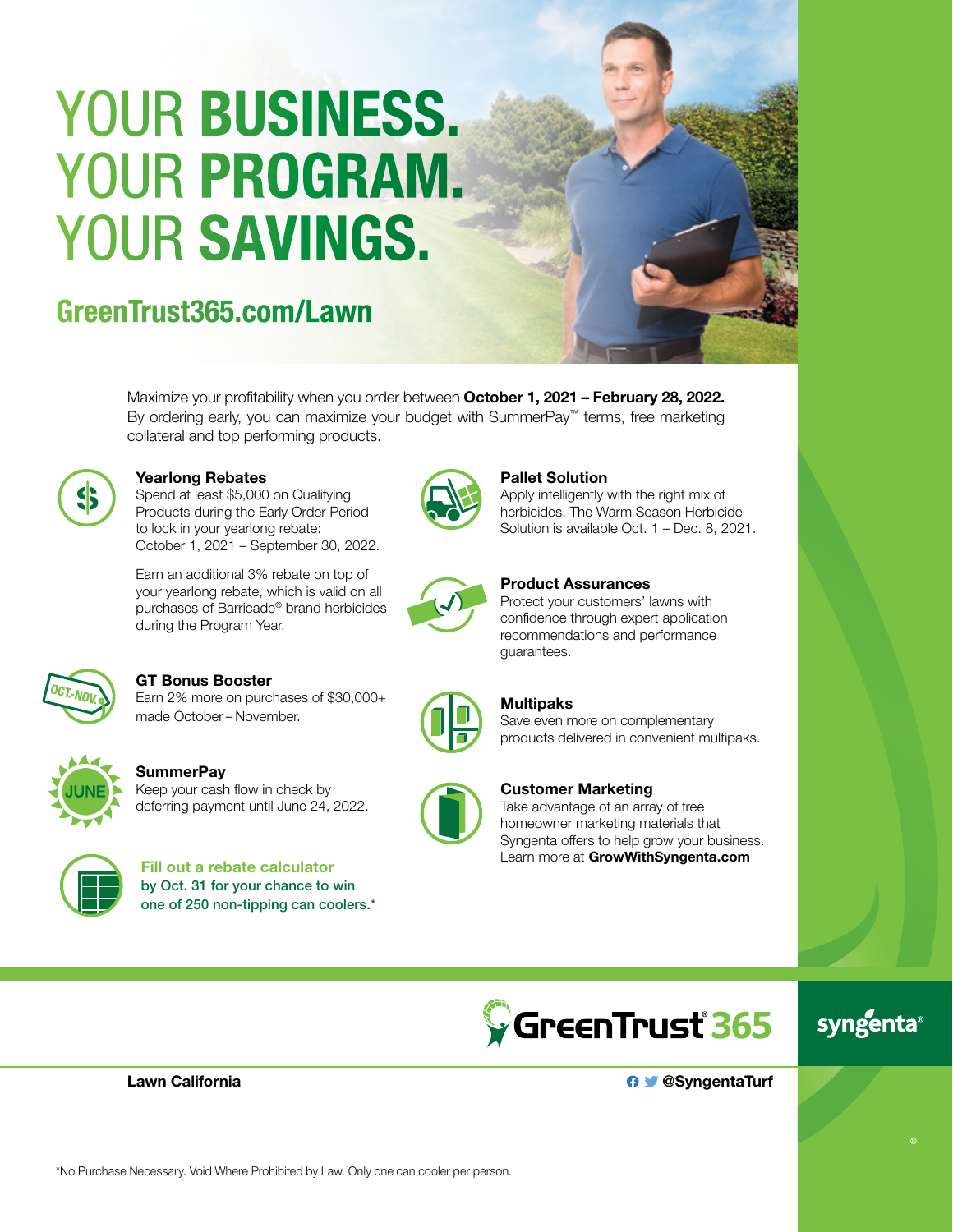## 2022 Syngenta GreenTrust 365 Lawn & Landscape Program Worksheet—California

GreenTrust<sup>365</sup>

Program Year: October 1, 2021 through September 30, 2022 Early Order Period: October 1, 2021 through February 28, 2022

| <b>Qualifying Agency Products</b><br>(Package Size)     | <b>Pkg Price</b><br>for 2022<br><b>Program Year</b> |                           | <b>Number of Pkgs</b><br><b>Purchased in</b><br><b>Early Order Period</b> | Qualifying<br><b>Purchase</b><br><b>Amount</b> | <b>Qualifying Agency Products</b><br>(Package Size)                                 |          | <b>Pkg Price</b><br>for 2022<br><b>Program Year</b> |                                                        | <b>Number of Pkgs</b><br><b>Purchased in</b><br><b>Early Order Period</b> |  | Qualifying<br><b>Purchase</b><br><b>Amount</b> |
|---------------------------------------------------------|-----------------------------------------------------|---------------------------|---------------------------------------------------------------------------|------------------------------------------------|-------------------------------------------------------------------------------------|----------|-----------------------------------------------------|--------------------------------------------------------|---------------------------------------------------------------------------|--|------------------------------------------------|
| Acelepryn <sup>®</sup> (0.5 gal)                        | \$<br>1,096.09                                      | $\boldsymbol{x}$          | $\equiv$                                                                  |                                                | Mainspring <sup>®</sup> GNL (1 pt)                                                  |          | 342.04                                              | $\boldsymbol{\mathsf{x}}$                              | Ξ                                                                         |  |                                                |
| Acelepryn (0.5 gal)<br>Volume Discount $\geq 10$ gal    | \$<br>987.73                                        | X                         | $\equiv$                                                                  |                                                | Mainspring GNL (1 pt)<br>Volume Discount $\geq 8$ pts                               | \$       | 282.77                                              | X                                                      | Ξ                                                                         |  |                                                |
| Avid <sup>®</sup> 0.15 EC (1 gal)                       | \$<br>557.63                                        | X                         | Ξ                                                                         |                                                | Mainspring GNL (1 gal)                                                              | \$       | 2,262.16                                            | X                                                      | Ξ                                                                         |  |                                                |
| Avid 0.15 EC (1 gal)                                    | \$<br>404.11                                        | X                         | $\equiv$                                                                  |                                                | Medallion <sup>®</sup> SC (1 gal)                                                   | \$       | 599.87                                              | $\boldsymbol{x}$                                       | Ξ                                                                         |  |                                                |
| Volume Discount ≥ 12 gal                                |                                                     |                           |                                                                           |                                                | Medallion WDG (8oz)                                                                 | \$       | 161.04                                              | X                                                      | Ξ                                                                         |  |                                                |
| Banner Maxx <sup>®</sup> II (1 gal)                     | \$<br>229.39                                        | $\boldsymbol{x}$          | Ξ                                                                         |                                                | Medallion WDG (8 oz)                                                                | \$       | 144.72                                              | x                                                      | Ξ                                                                         |  |                                                |
| Banner Maxx II LinkPak™ (10 gal)                        | \$<br>2.210.10                                      | X                         | $\equiv$                                                                  |                                                | Volume Discount $\geq 128$ oz                                                       |          |                                                     |                                                        |                                                                           |  |                                                |
| Barricade <sup>®</sup> 4FL (1 gal)                      | \$<br>150.51                                        | X                         | $\equiv$                                                                  |                                                | Meridian <sup>®</sup> 25WG (102 oz)                                                 | S        | 537.54                                              | X                                                      | Ξ                                                                         |  |                                                |
| Barricade 4FL (1 gal)<br>Volume Discount $\geq 20$ gal  | \$<br>144.17                                        | X                         | $\equiv$                                                                  |                                                | Monument <sup>®</sup> 75WG (25 q)<br>Monument 75WG (25 q)                           | \$<br>\$ | 263.25<br>236.50                                    | $\boldsymbol{\mathsf{x}}$<br>$\boldsymbol{\mathsf{x}}$ | Ξ<br>Ξ                                                                    |  |                                                |
| Barricade 4FL LinkPak (10 gal)                          | \$<br>1,452.50                                      | χ                         | Ξ                                                                         |                                                | Volume Discount $\geq 250$ g                                                        |          |                                                     |                                                        |                                                                           |  |                                                |
| Barricade 4FL LinkPak (10 gal)                          | \$<br>1.313.00                                      | X                         | $\equiv$                                                                  |                                                | Primo Maxx <sup>®</sup> (1 gal)                                                     | \$       | 305.20                                              | x                                                      | Ξ                                                                         |  |                                                |
| Volume Discount $\geq 20$ gal                           |                                                     |                           |                                                                           |                                                | Primo Maxx LinkPak (10 gal)                                                         | \$       | 2,883.40                                            | $\boldsymbol{x}$                                       | Ξ                                                                         |  |                                                |
| Barricade 4FL (30 gal)                                  | \$<br>3,756.60                                      | X                         | $\equiv$                                                                  |                                                | Primo Maxx + Trimmit <sup>®</sup> Multipak                                          | \$       | 674.36                                              | x                                                      | Ξ                                                                         |  |                                                |
| Barricade 4FL (30 gal)<br>Volume Discount $\geq 60$ gal | \$<br>3.441.00                                      | X                         | $\equiv$                                                                  | Provaunt WDG (72 oz)                           |                                                                                     | \$       | 404.64                                              | $\boldsymbol{x}$                                       | Ξ                                                                         |  |                                                |
| Barricade 65WG (5 lb)                                   | \$<br>107.80                                        | X                         | $\equiv$                                                                  |                                                | Renown <sup>®</sup> (2.5 gal)                                                       | \$       | 586.75                                              | $\boldsymbol{\mathsf{x}}$                              | Ξ                                                                         |  |                                                |
| Barricade 65WG (5 lb)                                   | \$<br>92.00                                         | X                         | $\equiv$                                                                  |                                                | Reward <sup>®</sup> (2.5 gal)                                                       | \$       | 201.80                                              | $\boldsymbol{\mathsf{x}}$                              | Ξ                                                                         |  |                                                |
| Volume Discount $\geq$ 320 lbs                          |                                                     |                           |                                                                           | Reward (120 gal)                               |                                                                                     | \$       | 9,974.40                                            | $\boldsymbol{\mathsf{x}}$                              | Ξ                                                                         |  |                                                |
| Concert <sup>®</sup> II (2.5 gal)                       | \$<br>213.05                                        | X                         | $\equiv$                                                                  |                                                | Subdue Maxx <sup>®</sup> (1 gal)                                                    | \$       | 566.21                                              | $\boldsymbol{\mathsf{x}}$                              | Ξ                                                                         |  |                                                |
| Concert II (2.5 gal)                                    | \$<br>192.10                                        | X                         | $\equiv$                                                                  | Subdue Maxx LinkPak (10 gal)                   |                                                                                     | \$       | 5,525.20                                            | $\boldsymbol{\mathsf{x}}$                              | Ξ                                                                         |  |                                                |
| Volume Discount $\geq$ 75 gal                           |                                                     |                           |                                                                           | Tenacity <sup>®</sup> (1 gal)                  |                                                                                     | \$       | 815.62                                              | X                                                      | Ξ                                                                         |  |                                                |
| Daconil <sup>®</sup> Action <sup>™</sup> (2.5 gal)      | \$<br>213.20                                        | X                         | $\equiv$                                                                  | Tenacity (1 gal)                               |                                                                                     | \$       | 733.52                                              | X                                                      | $\equiv$                                                                  |  |                                                |
| Daconil Action +<br><b>Banner Maxx II Multipak</b>      | \$<br>398.49                                        | X                         | $\equiv$                                                                  |                                                | Volume Discount $\geq 8$ gal                                                        |          |                                                     |                                                        |                                                                           |  |                                                |
| Daconil Action +                                        | \$<br>785.73                                        | X                         | $\equiv$                                                                  |                                                | Trimmit 2SC (1 gal)                                                                 | \$       | 488.30                                              | $\boldsymbol{\mathsf{x}}$                              | Ξ                                                                         |  |                                                |
| Heritage <sup>®</sup> Action Multipak                   |                                                     |                           |                                                                           |                                                | Trimmit 2SC (2.5 gal)                                                               | \$<br>\$ | 1.118.25                                            | X                                                      | Ξ                                                                         |  |                                                |
| Daconil Ultrex® (5 lb)                                  | \$<br>66.45                                         | $\boldsymbol{\mathsf{x}}$ | $\equiv$                                                                  |                                                | Velista (22 oz)                                                                     |          | 231.66                                              | $\boldsymbol{\mathsf{x}}$                              | Ξ                                                                         |  |                                                |
| Daconil Weatherstik <sup>®</sup> (2.5 gal)              | \$<br>168.35                                        | $\mathbf{x}$              | $\equiv$                                                                  |                                                | Warm Season Herbicide Solution                                                      | \$       | 3,433.08                                            | l X                                                    | Ξ                                                                         |  |                                                |
| Headway <sup>®</sup> (1 gal)                            | \$<br>460.97                                        | $\boldsymbol{x}$          | $\equiv$                                                                  |                                                |                                                                                     |          |                                                     |                                                        |                                                                           |  |                                                |
| Headway LinkPak (10 gal)                                | \$<br>4,483.50                                      | ١x                        | $\equiv$                                                                  |                                                |                                                                                     |          |                                                     |                                                        |                                                                           |  |                                                |
| Heritage Action (1 lb)                                  | \$<br>350.47                                        | X                         | Ξ                                                                         |                                                |                                                                                     |          |                                                     |                                                        |                                                                           |  |                                                |
| Heritage Action + Velista <sup>®</sup> Multipak         | \$<br>1,571.46                                      | $\boldsymbol{\mathsf{x}}$ | $\equiv$                                                                  |                                                | <b>Warm Season Herbicide Solution</b>                                               |          |                                                     |                                                        |                                                                           |  |                                                |
| Heritage TL (1 gal)                                     | \$<br>557.78                                        | X                         | Ξ                                                                         |                                                | <b>Contains:</b>                                                                    |          |                                                     |                                                        |                                                                           |  |                                                |
| Heritage TL LinkPak (10 gal)                            | \$<br>5,472.50                                      | X                         | $\equiv$                                                                  |                                                |                                                                                     |          |                                                     |                                                        |                                                                           |  |                                                |
| Heritage WDG (1 lb)                                     | \$<br>339.94                                        | X                         | Ξ                                                                         |                                                | • 1 – 10 gal Barricade 4FL herbicide LinkPak<br>• 1 - 250 g Monument 75WG herbicide |          |                                                     |                                                        |                                                                           |  |                                                |
| Heritage WDG (6 lb)                                     | \$<br>2,039.64                                      | X                         | $\equiv$                                                                  |                                                |                                                                                     |          |                                                     |                                                        |                                                                           |  |                                                |
| Instrata <sup>®</sup> (2.5 gal)                         | \$<br>426.35                                        | X                         | $\equiv$                                                                  |                                                | Price: \$3,433.08                                                                   |          |                                                     |                                                        |                                                                           |  |                                                |
| Instrata (2.5 gal)                                      | \$<br>363.15                                        | İΧ                        | $\equiv$                                                                  |                                                | Available October 1, 2021 - December 8, 2021                                        |          |                                                     |                                                        |                                                                           |  |                                                |

Barricade Rebate

Volume Discount ≥ 25 gal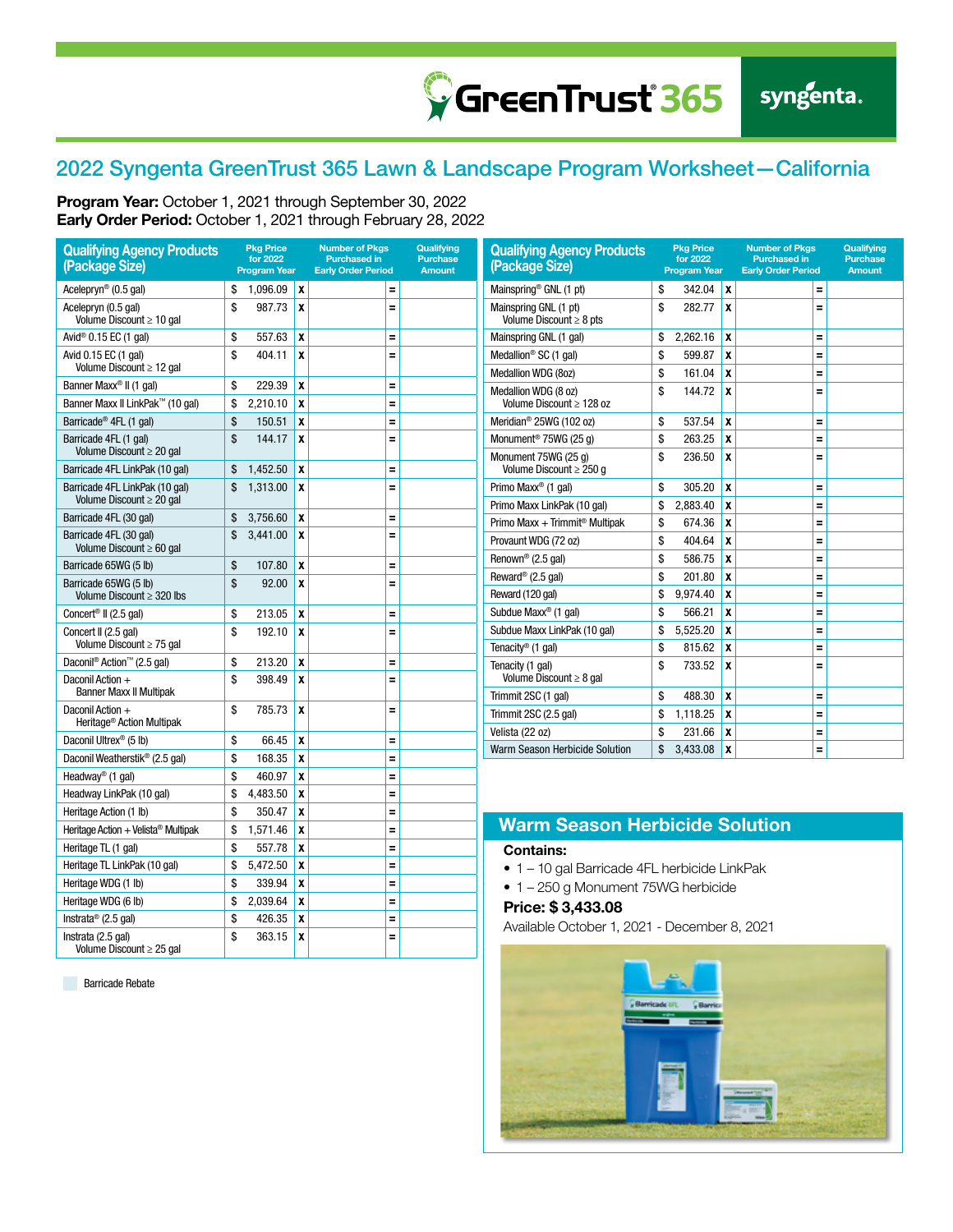### 2022 Syngenta GreenTrust 365 Lawn & Landscape Program Worksheet—California

Program Year: October 1, 2021 through September 30, 2022 Early Order Period: October 1, 2021 through February 28, 2022

| <b>Qualifying Distributor</b><br><b>Products (Package Size)</b> |    | <b>Rebate</b><br><b>Redemption Value</b><br>for 2022 (per pkg) |   | <b>Number of Pkgs</b><br><b>Purchased in</b><br><b>Early Order Period</b> |          | Qualifying<br><b>Purchase</b><br><b>Amount</b> |
|-----------------------------------------------------------------|----|----------------------------------------------------------------|---|---------------------------------------------------------------------------|----------|------------------------------------------------|
| Acelepryn G (25 lb)                                             | \$ | 95.79                                                          | x |                                                                           | Ξ        |                                                |
| Acelepryn (4 oz)                                                | \$ | 86.85                                                          | X |                                                                           | Ξ        |                                                |
| Advion <sup>®</sup> Fire Ant Bait (2 lb)                        | \$ | 39.47                                                          | X |                                                                           | Ξ        |                                                |
| Advion Fire Ant Bait (25 lb)                                    | \$ | 328.88                                                         | X |                                                                           | Ξ        |                                                |
| Advion Insect Granule (25 lb)                                   | \$ | 73.44                                                          | X |                                                                           | $\equiv$ |                                                |
| Avid 0.15 EC (8 oz)                                             | \$ | 93.49                                                          | X |                                                                           | Ξ        |                                                |
| Avid 0.15 EC (1 gt)                                             | \$ | 219.04                                                         | X |                                                                           | Ξ        |                                                |
| Barricade 4FL (4 oz)                                            | \$ | 29.12                                                          | X |                                                                           | Ξ        |                                                |
| Caravan <sup>®</sup> G (30 lb)                                  | \$ | 67.05                                                          | X |                                                                           | Ξ        |                                                |
| Citation <sup>®</sup> (6 x 2.66 oz)                             | \$ | 354.11                                                         | χ |                                                                           | Ξ        |                                                |
| Endeavor <sup>®</sup> (15 oz)                                   | \$ | 178.17                                                         | X |                                                                           | Ξ        |                                                |
| Fusilade <sup>®</sup> II (1 qt)                                 | \$ | 80.27                                                          | X |                                                                           | Ξ        |                                                |
| Fusilade II (2.5 gal)                                           | \$ | 802.71                                                         | X |                                                                           | Ξ        |                                                |
| Headway G (30 lb)                                               | \$ | 63.22                                                          | X |                                                                           | Ξ        |                                                |
| Heritage G (10 lb)                                              | \$ | 26.18                                                          | X |                                                                           | Ξ        |                                                |
| Heritage G (30 lb)                                              | \$ | 63.22                                                          | X |                                                                           | Ξ        |                                                |
| Heritage SC (4 oz)                                              | \$ | 29.12                                                          | X |                                                                           | Ξ        |                                                |
| Meridian 0.33G (40 lb)                                          | \$ | 97.07                                                          | X |                                                                           | Ξ        |                                                |
| Pennant Magnum <sup>®</sup> (1 gal)                             | \$ | 247.33                                                         | X |                                                                           | Ξ        |                                                |
| Pennant Magnum (30 gal)                                         | \$ | 5,800.99                                                       | X |                                                                           | Ξ        |                                                |
| Primo Maxx (4 oz)                                               | \$ | 29.12                                                          | X |                                                                           | Ξ        |                                                |
| Princep <sup>®</sup> Liquid (2.5 gal)                           | \$ | 60.83                                                          | χ |                                                                           | Ξ        |                                                |
| Reward (1 gal)                                                  | \$ | 105.24                                                         | X |                                                                           | Ξ        |                                                |
| Subdue <sup>®</sup> GR (25 lb)                                  | \$ | 138.89                                                         | X |                                                                           | Ξ        |                                                |
| Subdue Maxx (1 gt)                                              | \$ | 186.79                                                         | X |                                                                           | Ξ        |                                                |
| Tenacity (8 oz)                                                 | \$ | 73.32                                                          | X |                                                                           | Ξ        |                                                |

| <b>On-Fertilizer Products</b>                             |    | <b>Rebate</b><br><b>Redemption Value</b><br>(per $50$ lb<br>of product) |   | Number of 50 lb<br>bag equivalents<br>purchased in Early<br><b>Order Period</b> |          | <b>Early Order</b><br><b>Period</b><br><b>Purchase Amount</b> |  |
|-----------------------------------------------------------|----|-------------------------------------------------------------------------|---|---------------------------------------------------------------------------------|----------|---------------------------------------------------------------|--|
| Fertilizer with Acelepryn loads<br>< 0.058                | \$ | 14.50                                                                   | x |                                                                                 | $\equiv$ |                                                               |  |
| Fertilizer with Acelepryn loads<br>< 0.067                |    | 17.00                                                                   | x |                                                                                 | $=$      |                                                               |  |
| Fertilizer with Barricade loads<br>$< 0.30\%$             | \$ | 2.50                                                                    | x |                                                                                 | $=$      |                                                               |  |
| Fertilizer with Barricade loads<br>of 0.30% to $< 0.40\%$ | \$ | 3.50                                                                    | x |                                                                                 | $=$      |                                                               |  |
| Fertilizer with Barricade loads<br>of 0.40% and higher    | \$ | 4.50                                                                    | x |                                                                                 | $=$      |                                                               |  |

Barricade Rebate

Barricade Rebate

Qualifying Products

#### Yearlong Rebate Calculator

Use the Yearlong Rebate Calculator below to determine your potential GreenTrust 365 rebate earned from your purchases of Qualifying Products made during the Early Order Period.

Save time and money with our easy-to-use online rebate calculators at GreenCastOnline.com/Calculator

The online calculators will also calculate your GT Bonus Booster rebate and Barricade rebate.

\$

\$

| The corresponding rebate percentage from the table on |   |
|-------------------------------------------------------|---|
| χ<br>the GreenTrust 365 Lawn & Landscape Program Form | % |
|                                                       |   |

Total potential rebate from Early Order Purchases

Your total planned Early Order Purchases of

Syngenta provides Program Worksheets and Rebate Calculators as tools for estimating rebates, but disclaims any warranty of accuracy or completeness of the conclusions derived from the same.

#### Prices include California Mill Assessment. The California Mill Assessment is used in determining the Qualifying Purchase amount, but is not used to calculate rebate payments.

#### Payment Terms:

End-user payments for purchases of Qualifying Agency Products made during the Early Order Period are due to Sales Agents by June 24, 2022. Prices and terms for Syngenta Qualifying Distributor Products are determined by the Syngenta Authorized Distributor/Retailer.

To achieve Volume Discount Pricing described herein, Minimum Purchase Quantities for applicable Qualifying Agency Products must be identified on one invoice and shipped to one location from one Syngenta Authorized Agent.

*Additional benefits of the Syngenta GreenTrust 365 Lawn & Landscape Program are described at GreenTrust365.com.*

For any questions, please call your Syngenta territory manager, Syngenta Authorized Distributor/Agent/Retailer, or the Syngenta Customer Center at 1-866-SYNGENT(A) (796-4368).